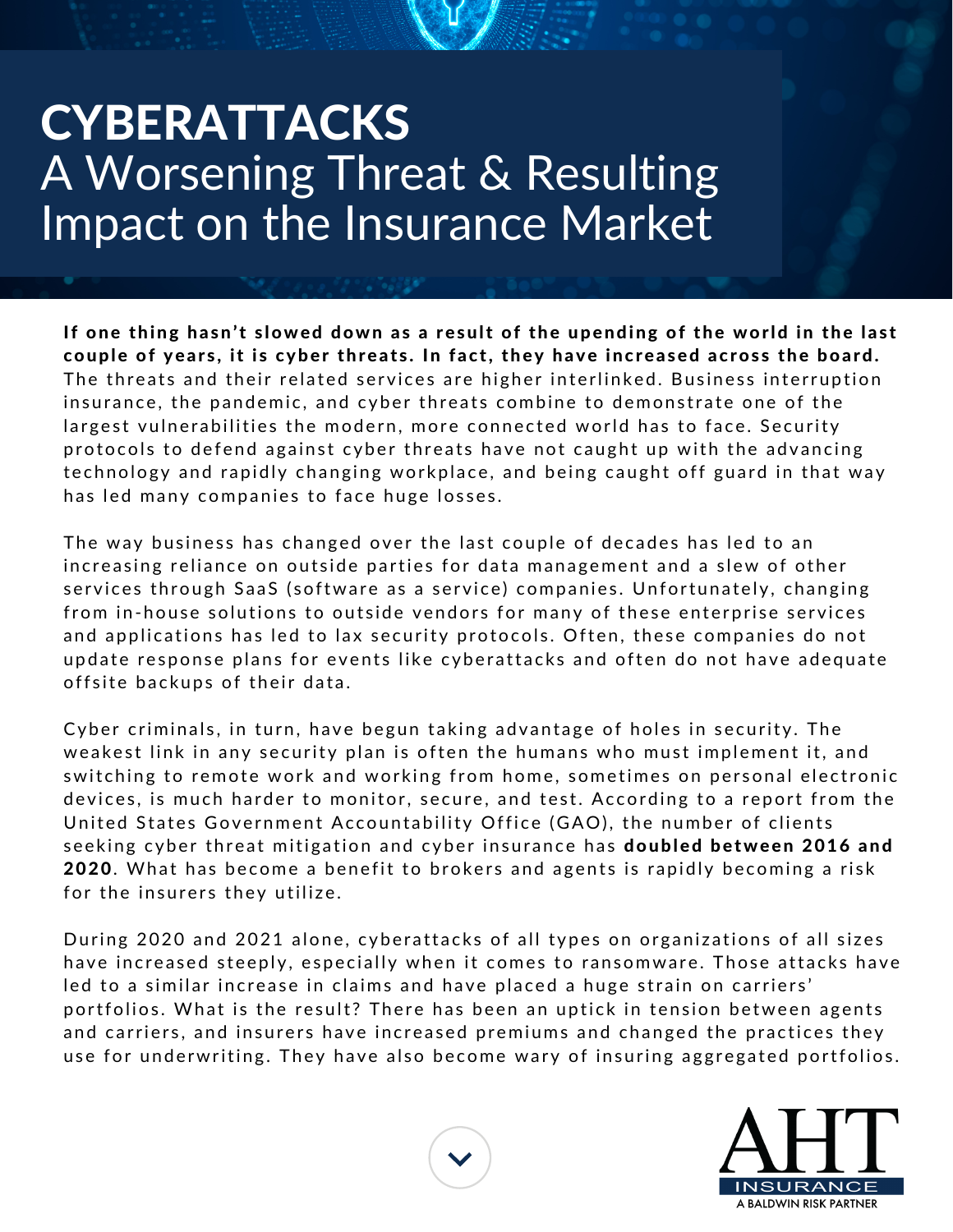## THE INDUSTRY BEING REALISTIC

It is tempting to look on the bright side, and there are absolutely positives coming out of the pandemic and the way businesses are beginning to look at cyber threats. With that being said, it doesn't pay to look on the bright side and ignore negative aspects of the situation. Attacks are rapidly becoming more sophisticated, companies are becoming more inclined to pay for their data in the events of ransomware attacks, and the current geopolitical climate is rapidly becoming very beneficial to cyber criminals.

Losses are building and building for carriers as a result of increasing numbers of attacks on their cyber infrastructure. Those losses have led them to be more wary about the situations they will cover, what new clients they may take on, and to take a more conservative stance, in general, in relation to cyber security. Many cyber insurers rely heavily on reinsurers, leading to roughly half of their own cyber premiums heading to the reinsurance market, with 60% landing in the hands of just four reinsurers.

Why are the recent upticks in cyber threats seemingly catching these companies off guard? They cite a lack of cyber-loss data as a major cause due to a lack of historical precedent. The insurance industry is the foremost authority in actuarial sciences and should have been building large repositories of data regarding claims, policies, and threats over the last two decades. As a new area of risk, cyber threats represent a need for understanding that could have been resolved through the study of statistics and probability, both of which the industry should have known it would need as an informed basis for underwriting. Unfortunately, instead of doing the work to compile those issues, many companies chose to, instead, aim for the highest market share and grab their piece of the metaphorical pie before doing the back-end work to ensure every thing was being done properly.